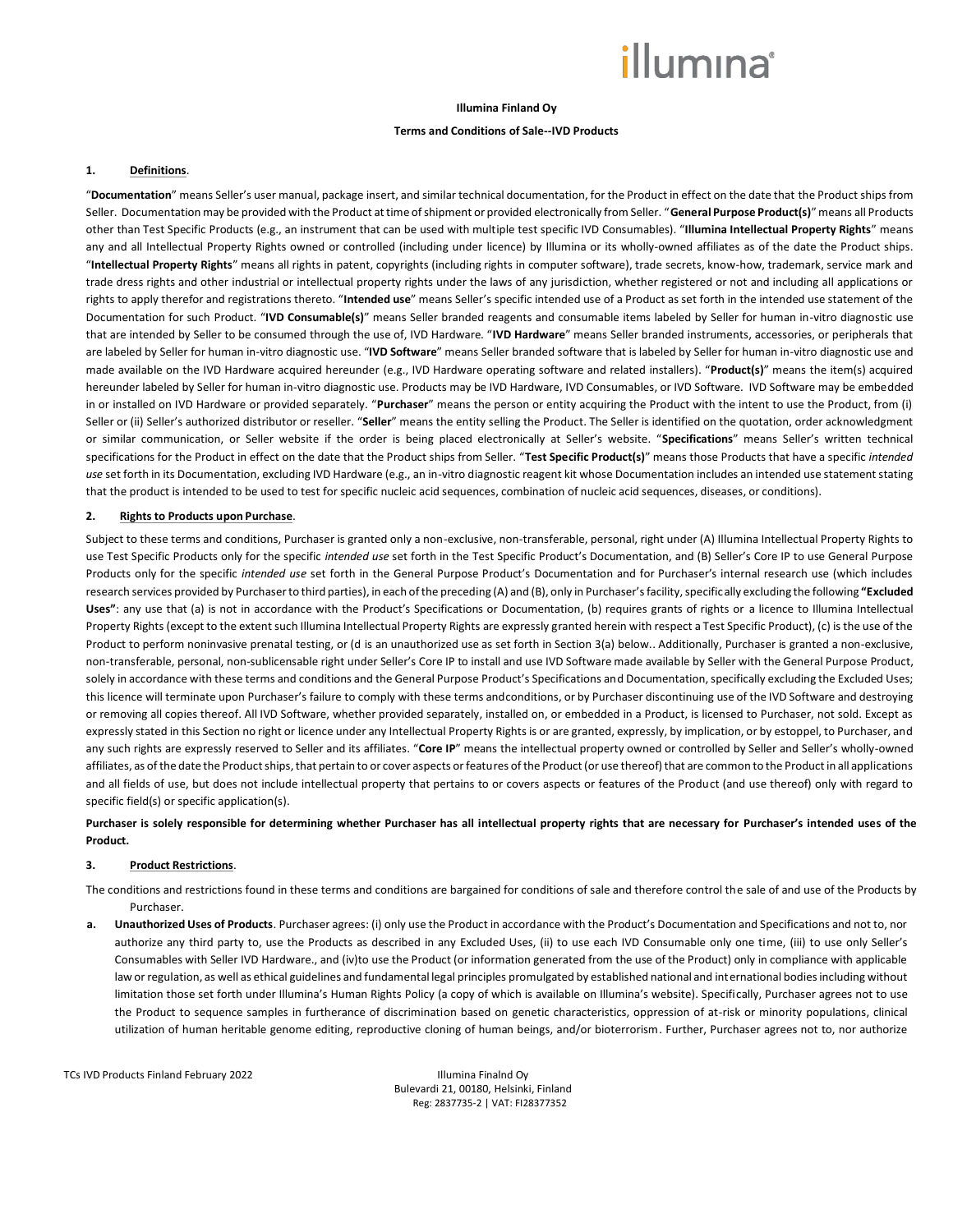# lumına

any third party to (i) disassemble, reverse engineer, reverse compile, or reverse assemble the Product, (ii) separate, extract, or isolate components of the Product or engage in other unauthorized analysis of the Product, and (iii) gain access to or determine the methods of operation of the Product. Purchaser and any user of the Products shall comply with this Section 3. Purchaser shall notify Seller of any suspected or actual breach of this section, or of any disappearance, theft, or confiscation of Products promptly, but no later than 15 days following knowledge of the applicable incident. Purchaser shall provide Seller with reasonable access to confirm Purchaser's compliance with the requirements in (iv). Seller reserves the right to discontinue sales of IVD Consumables or servicing of IVD Hardware in the event Purchaser does not comply with this Section 3(a)(iv).

- **b. Unauthorized Transfer of Products.** Licenses to the IVD Software are not transferable. Purchaser agrees to not sell, rent, lease, loan, transfer or assign or otherwise dispose of any IVD Hardware or component thereof containing IVD Software to any third party unless Purchaser first erases or removes the IVD Software.
- **c. Unauthorised Transfer of Products**. Licences to the IVD Software are not transferable. Purchaser agrees to not sell, rent, lease, loan, transfer or assign or otherwise dispose of any IVD Hardware or component thereof containing IVD Software to any third party unless Purchaser first erases or removes the IVD Software.
- d. Software Licence Restrictions. Purchaser acknowledges that software may be subject to additional terms and conditions. Purchaser may not use, copy, modify, create derivative works of, reverse engineer, decompile, disassemble, distribute, sell, assign, pledge, sublicence, lease, loan, rent, timeshare or otherwise transfer the IVD Software, nor permit any other party to do any of the foregoing. Purchaser may not remove from the IVD Software, or alter, any of the trademarks, trade names, logos, patent or copyright notices or markings, or add any other notices or markings to the IVD Software. Purchaser may not (and may not attempt to) defeat, avoid, by-pass, remove, deactivate or otherwise circumvent any protection mechanisms in the IVD Software including without limitation any such mechanism used to restrict or control the functionality of the IVD Software.
- **e. Third Party Code**. To the extent third party code is included in IVD Software and any term or condition of a third party licence applicable to such third party code directly conflicts with the terms and conditions set forth herein, the applicable term(s) or condition(s) of that third party licence will be applicable only to that third party code and only to the extent necessary to remove the conflict.

## **4. Regulatory**.

Illumina intends that its products be used only in a lawful and ethical manner. Purchaser agrees to comply with all applicable laws, regulations, and ethical guidelines promulgated by established national and international ethical bodies when using, maintaining, and disposing of the Product and the information generated from the use of the Product.

## **5. Limited Liability**.

**TO THE EXTENT PERMITTED BY LAW, IN NO EVENT SHALL SELLER OR ITS SUPPLIERS BE LIABLE TO PURCHASER OR ANY THIRD PARTY FOR COSTS OF PROCUREMENT OF SUBSTITUTE PRODUCTS OR SERVICES, LOST PROFITS, DATA OR BUSINESS, OR FOR ANY INDIRECT, SPECIAL, INCIDENTAL, EXEMPLARY, CONSEQUENTIAL, OR PUNITIVE DAMAGES OF ANY KIND ARISING OUT OF OR IN CONNECTION WITH, WITHOUT LIMITATION, THE SALE OF THE PRODUCT, ITS USE, SELLER'S PERFORMANCE OR ANY OF THESE TERMS AND CONDITIONS, HOWEVER ARISING OR CAUSED AND ON ANY THEORY OF LIABILITY (WHETHER IN CONTRACT, TORT (INCLUDING NEGLIGENCE), STRICT LIABILITY OROTHERWISE).**

**TO THE EXTENT PERMITTED BY LAW, SELLER'S TOTAL AND CUMULATIVE LIABILITY TO PURCHASER OR ANY THIRD PARTY ARISING OUT OF OR IN CONNECTION WITH THESE TERMS AND CONDITIONS, INCLUDING WITHOUT LIMITATION, THE PRODUCT (INCLUDING USE THEREOF) AND SELLER'S PERFORMANCE, WHETHER IN CONTRACT, TORT (INCLUDING NEGLIGENCE), STRICT LIABILITY OR OTHERWISE, SHALL IN NO EVENT EXCEED THE AMOUNT PAID TO SELLER FOR THE PARTICULAR PRODUCT CONTAINED IN THE PARTICULAR ORDER THAT DIRECTLY CAUSED THE LIABILITY.**

# **6. Limitations on Warranties**.

**TO THE EXTENT PERMITTED BY LAW AND SUBJECT TO THE EXPRESS PRODUCT WARRANTY MADE IN THESE TERMS AND CONDITIONS SELLER MAKES NO (AND EXPRESSLY DISCLAIMS ALL) WARRANTIES, EXPRESS, IMPLIED OR STATUTORY, WITH RESPECT TO THE PRODUCT, INCLUDING WITHOUT LIMITATION, ANY IMPLIED WARRANTY OF MERCHANTABILITY, FITNESS FOR A PARTICULAR PURPOSE, NONINFRINGEMENT, OR ARISING FROM COURSE OF PERFORMANCE, DEALING, USAGE OR TRADE. WITHOUT LIMITING THE GENERALITY OF THE FOREGOING, SELLER MAKES NO CLAIM, REPRESENTATION, OR WARRANTY OF ANY KIND AS TO THE UTILITY OF THE PRODUCT FOR PURCHASER'S INTENDED USES.**

# **7. Product Warranty**.

All warranties are personal to the Purchaser and may not be transferred or assigned to a third-party, including an affiliate of Purchaser. All warranties are facility specific and do not transfer if the Product is moved to another facility of Purchaser, unless Seller conducts such move. The warranties described in these terms and conditions exclude any stand-alone third party goods that may be acquired or used with the Products.

- **a. Warranty for IVD Consumables**. Seller warrants that IVD Consumables will conform to their Specifications until the later of (i) 3 months from the date of shipment from Seller, or (ii) any expiration date or the end of the shelf-life pre-printed on such IVD Consumables by Seller, but in either event, no later than 12 months from the date of shipment.
- **b. Warranty for IVD Hardware**. Seller warrants that IVD Hardware, other than Upgraded Components, will conform to its Specifications for a period of 12 months after its shipment date from Seller unless the IVD Hardware includes Seller provided installation in which case the warranty period begins on the

TCs IVD Products Finland February 2022 **Illumina Finalnd Oy**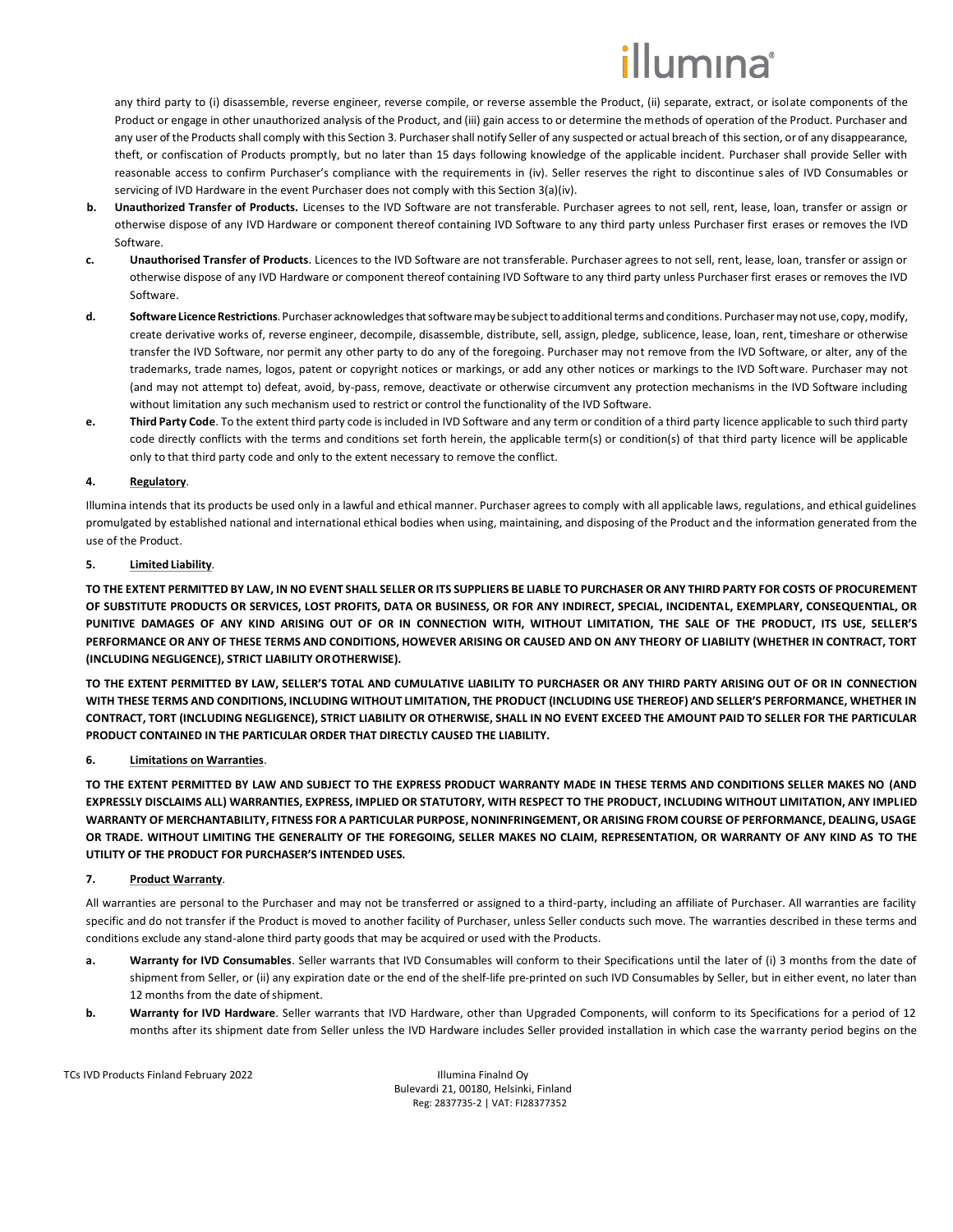# illumına<sup>®</sup>

date of installation or 30 days after the date the IVD Hardware was delivered, whichever occurs first ("**Base IVD Hardware Warranty**"). "**Upgraded Components**" means Seller provided components, modifications, or enhancements to IVD Hardware provided pursuant to the Base Hardware Warranty. Seller warrants that Upgraded Components will conform to their Specifications for a period of 90 days from the date the Upgraded Components are provided by Seller. Upgraded Components do not extend the Base Hardware Warranty for the IVD Hardware unless the upgrade was conducted by Seller at Seller's facilities in which case the upgraded IVD Hardware shipped to Purchaser comes with a new Base IVD Hardware Warranty.

- **c. Exclusions from Warranty Coverage**. The foregoing warranties do not apply to the extent a non-conformance is due to (i) abuse, misuse, neglect, negligence, accident, improper storage, or use contrary to the Documentation or Specifications, (ii) use that is an Excluded Use or otherwise not in accordance with these terms and conditions, (iii) improper handling, installation, maintenance, or repair (other than if performed by Seller's personnel), (iv) unauthorized alterations, (v) Force Majeure events, or (vi) use with a third party's good (unless the Product's Documentation or Specifications expressly state such third party's good is for use with theProduct).
- **d. Procedure for Warranty Coverage**. In order to be eligible for repair or replacement under this warranty Purchaser must (i) promptly contact Seller's support department to report the non-conformance, (ii) cooperate with Seller in confirming or diagnosing the non-conformance, and (iii) return the Product, transportation charges prepaid to Seller following Seller's instructions or, if agreed by Seller and Purchaser, grant Seller's authorized repair personnel access to the Product in order to confirm the non-conformance and make repairs.
- **e. Sole Remedy under Warranty**. Seller will, at its option, repair or replace non-conforming Product that is covered by this warranty, provided that Seller can reasonably identify and confirm such nonconformance. The warranty period for repaired or replaced IVD Consumables is 90 days from the date ofshipment, or the remaining period on the original Consumables warranty, whichever is later. IVD Hardware may be repaired or replaced with functionally equivalent, reconditioned, or new IVD Hardware or components (if only a component of IVD Hardware is non-conforming). If the IVD Hardware is replaced in its entirety, the warranty period for the replacement is 90 days from the date of shipment or the remaining period on the original IVD Hardware warranty, whichever ends later. If only a component is being repaired or replaced, the warranty period for such component is 90 days from the date of shipment or the remaining period on the original IVD Hardware warranty, whichever ends later. The preceding states Purchaser's sole remedy and Seller's sole obligations under the warranty provided.

## <span id="page-2-0"></span>**8. Indemnification**.

- **a. Indemnification by Seller**. Subject to these terms and conditions, including without limitation, the Exclusions to Seller's Indemnification Obligations (Section [8\(](#page-2-0)[b\)](#page-2-1) below), the Conditions to Indemnification Obligations (Section [8](#page-2-0)[\(d\)](#page-2-2) below), Seller shall (i) defend, indemnify and hold harmless Purchaser against any third-party claim or action alleging that the (A) Test Specific Products when used for the specific *intended use* set forth in its Documentation, and (B) the General Purpose Products when used for (x) the specific *intended use* set forth in its Documentation, or (y) Purchaser's use in accordance with these terms and conditions, and in accordance with the Product's Documentation and Specifications, infringes the valid and enforceable intellectual property rights of a third party, and (ii) pay all settlements entered into, and all final judgments and costs (including reasonable attorneys' fees) awarded against Purchaser in connection with such infringement claim. If the Product or any part thereof, becomes, or in Seller's opinion may become, the subject of an infringement claim, Seller shall have the right, at its option, to (A) procure for Purchaser the right to continue using the Product, (B) modify or replace the Product with a substantially equivalent non-infringing substitute, or (C) require the return of the Product and terminate the rights, licence, and any other permissions provided to Purchaser with respect to the Product and refund to Purchaser the depreciated value (as shown in Purchaser's official records) of the returned Product at the time of such return; provided that, no refund will be given for used-up or expired IVD Consumables. This Section states the entire liability of Seller for any infringement of third party intellectual property rights.
- <span id="page-2-1"></span>**b. Exclusions to Seller Indemnification Obligations**. For the avoidance of doubt, Seller has no obligation to defend, indemnify or hold harmless Purchaser for any infringement claim to the extent such infringement arises from: (i) use of the Product for any Excluded Use, (ii) use of the Product in any manner not in accordance with its Specifications, its Documentation, or the rights expressly granted to Purchaser and restrictions imposed on Purchaser under these terms and conditions, including without limitation, any use of the Product beyond the specific *intended use* set forth in its Documentation, (iii) use of the Product in combination with any third party products, materials, or services (unless the Product's Documentation or Specifications expressly state that such third party's good is for use with the Product), (iv) use of the Product to perform any assay or other process not supplied by Seller, (iv) Seller's compliance with specifications or instructions for such Product furnished by, or on behalf of, Purchaser, (v) Purchaser's breach of any of these terms and conditions, or (vi) use of stand-alone third party goods that may be acquired or used with the Products (each of (i) – (vi), is referred to as an "**Excluded Claim**").
- **c. Indemnification by Purchaser**. Purchaser shall defend, indemnify and hold harmless Seller, its affiliates, their non-affiliate collaborators and development partners that contributed to the development of the Product, and their respective officers, directors, representatives and employees against any claims, liabilities, damages, fines, penalties, causes of action, and losses of any and every kind (including reasonable attorneys' fees), including without limitation, personal injury or death claims, and infringement of a third party's intellectual property rights, resulting from, relating to, or arising out of any Excluded Claim.
- <span id="page-2-2"></span>**d. Conditions to Indemnification Obligations**. The parties' indemnification obligations are conditioned upon the party seeking indemnification (i) promptly notifying the other party in writing of such claim or action, (ii) giving the other party exclusive control and authority over the defense and settlement of such claim or action, (iii) not admitting infringement of any intellectual property right without prior written consent of the other party, (iv) not entering into any settlement or compromise of any such claim or action without the other party's prior written consent, and (v) providing reasonable assistance to the other party in the defense of the claim or action; provided that, the indemnifying party reimburses the indemnified party for its reasonable out-of-pocket expenses incurred in providing suchassistance.

TCs IVD Products Finland February 2022 **Illumina Finalnd Oy**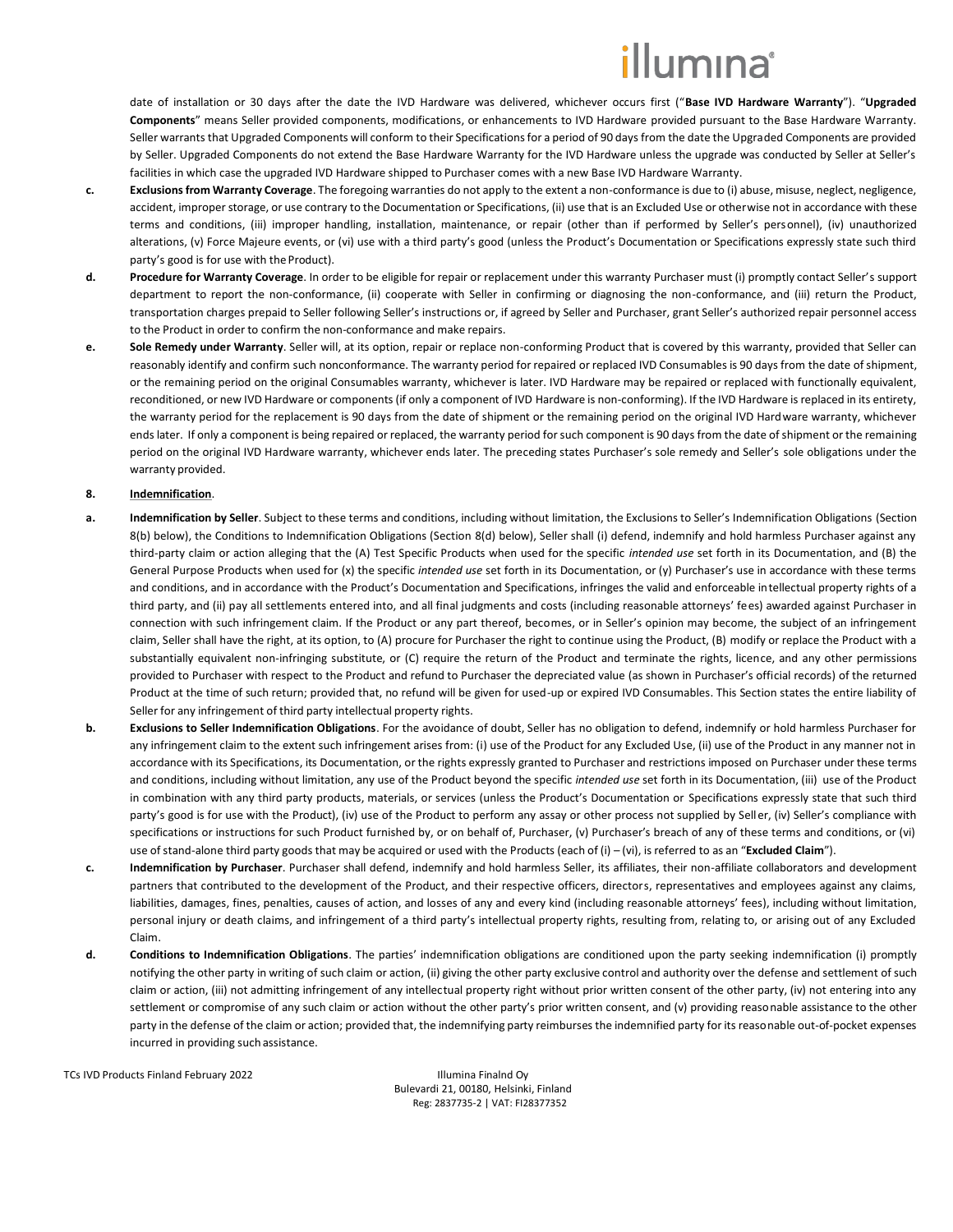# *illum*ına<sup>\*</sup>

### **9. Payment Terms**.

Seller will invoice upon shipment. Subject to Seller's credit review of Purchaser (following which Seller shall inform Purchaser of applicable payment terms), all payments are due within 30 days of the date of the invoice. All amounts due shall be paid in the currency found on the invoice. If payment is made by wire or other electronic funds transfer, Purchaser is solely responsible for any bank or other fees charged and will reimburse Seller for any such fees. If any payment is not made by the due date Seller may exercise all rights and remedies available by law. Purchaser shall pay for all costs (including reasonable legal fees) incurredby Seller in connection with the collection of late payments. Each purchase order is a separate, independent transaction, and Purchaser has no right of set-off against other purchase orders or other transactions with Seller. Seller will determine payment terms on a per-order basis and may modify credit terms in its discretion. Any amounts not paid when due will accrue interest at the rate of 8% above the rate published by the European Central Bank per month, or the maximum amount allowed by law, if lower.

### **10. Shipping Terms; Title and Risk of Loss**.

Unless otherwise set forth in writing by Seller or otherwise agreed between the parties, all shipments are made DDP (Incoterms 2020) at the address designated by Purchaser at the time of ordering. In all cases, title (except for IVD Software and third-party software) and risk of loss transfers to Purchaser when Product is made available at such address.

### **11. Taxes**.

Purchaser agrees that any applicable sales, use, excise, VAT (value added tax), GST (goods and services tax), withholding and other taxes will be calculated based on both the tax rates in effect on the date of shipment and the ship to address for the Product. Any amounts for tax listed on a quotation, if any, are for reference purposes only and are not binding on Seller. All prices and other amounts payable to Seller are exclusive of and are payable without deduction for any taxes, customs duties, tariffs or charges hereafter claimed or imposed by any governmental authority upon the sale of Product, all of which will be paid by Purchaser. In the event Seller is required by law or regulation to pay any such tax, duty or charge, such amount will be added to the purchase price or subsequently invoiced to the Purchaser.

### **12. General**.

- **a. Applicability of Terms and Conditions**. These terms and conditions exclusively govern the ordering, purchase, supply, and use of Product, and override any conflicting, amending and/or additional terms contained in any purchase orders, invoices, or similar documents all of which are hereby rejected and are null and void. Seller's failure to object to any such terms shall not constitute a waiver by Seller, nor constitute acceptance by Seller of such terms and conditions. Third party products may be subject to additional terms and conditions.
- **b. Order Changes/Cancellations**. Orders for Products may not be changed or cancelled once placed.
- **f. Governing Law**. These terms and conditions, their interpretation, and the performance of the parties shall be governed by the laws of Finland. Seller and Purchaser agree that the United Nations Convention on Contracts for the International Sale of Goods shall not apply to these terms and conditions, including any terms in the Documentation. Subject to condition 12(c) below, each party irrevocably agrees that the courts of Finland shall have exclusive jurisdiction to settle any dispute or claim under or in connection with these terms and conditions or its subject matter or formation.
- **c. Arbitration**. In Seller's sole discretion, any dispute, claim or controversy arising out of or relating to these terms and conditions, shall be determined by confidential binding arbitration conducted in the English language, under generally accepted arbitration rules and procedures in a venue to be determined by Seller. In all cases of arbitration each party shall bear its own costs and expenses and an equal share of the arbitrator's and administrator's fees of arbitration; neither party nor an arbitrator may disclose the existence, content, or results of any arbitration without the prior written consent of both parties, unless required by law; the decision of the arbitrator shall be final and binding on the parties, provided that, the arbitrator shall not have the authority to alter any explicit provision of these terms and conditions; judgment on the award may be entered in any court having jurisdic tion. This clause shall not preclude the parties from seeking provisional remedies in aid of arbitration from a court of appropriate jurisdiction.
- **d. Representations and Warranties**. Purchaser is not an authorized dealer, representative, reseller, or distributor of any of Seller's, or its affiliates', products or services. Purchaser represents and warrants that it (i) is not purchasing the Product on behalf of a third party, (ii) is not purchasing the Product in order to resell or distribute the Product to a third party, (iii) is not purchasing the Product in order to export the Product from the country in which Seller shipped the Product pursuant to the ship-to address designated by Purchaser at the time of ordering ("**Ship-to Country**"), and (iv) will not export the Product out of the Ship-To Country. Purchaser further represents and warrants that the Product shall be used in the usual course of business or practice, or by: (A) a person licensed in a health field in the applicable jurisdiction(s) or (B) a Purchaser's designated agent or employee for lawful research, teaching, or testing purposes.
- **e. Remedies for Breach**. In addition to any remedies specified elsewhere under these terms and conditions, and any remedies available to Seller under law or in equity, in the event Purchaser breaches these terms and conditions, including without limitation Sections 2-4, Seller may do any, all, or any combination of the following: (i) cease performance, including without limitation, cease further shipments of Product, (ii) terminate the rights granted to Purchaser pursuant to Section 2 (Rights to Product Upon Purchase), (iii) terminate any service contracts then in effect for affected Product, (iv) terminate any remaining product warranty for the affected Product, and (v) require Purchaser to immediately pay any unpaid invoice.
- **f. IVD Hardware Compatibility**. Due to the slower rate of updates to IVD Hardware, Purchaser acknowledges that Seller's research use reagents and consumables may not be compatible with the IVD Hardware and IVD Software. Purchaser agrees to contact Seller's technical support department prior to purchasing any Seller research use reagents and consumables for use with IVD Hardware and IVD Software.
- **g. Service Contracts**. If a Seller extended service contract for IVD Hardware is being provided, then Seller's standard terms and conditions for such service

TCs IVD Products Finland February 2022 **Illumina Finalnd Oy**